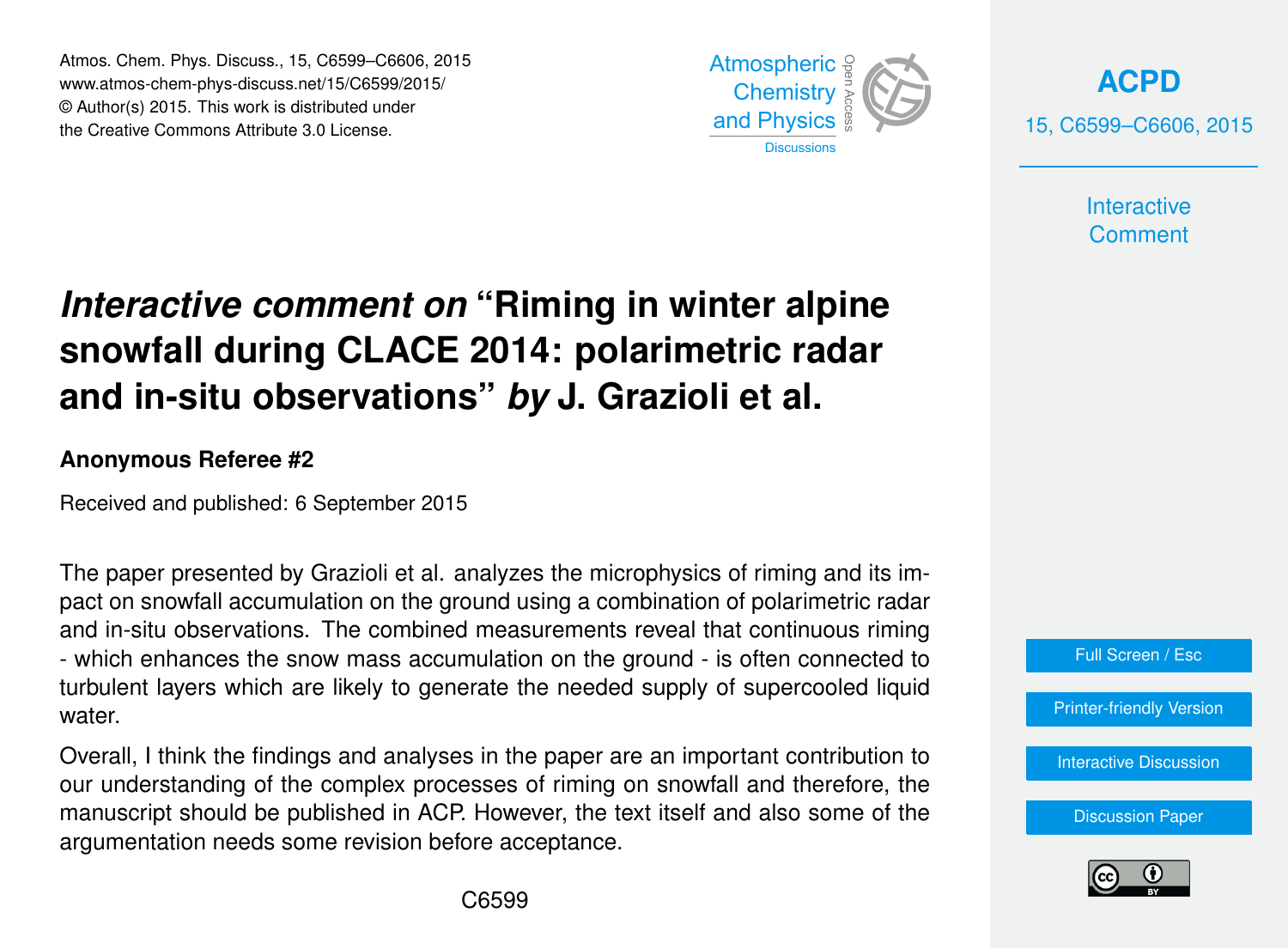### General Comments:

1) I find your derivation of turbulence (Section 3.2.2) based on the vertically pointing radar data not very clear and also not very convincing. First, I suggest to better explain which variable you use to derive a measure of turbulence. Often either a FFT of a vertical Doppler velocity time series is used where one can fit the -5/3 slope. Alternatively, the turbulence component can be derived from the spectrum width (e.g. Doviak&Zrnic radar text book). However, both methods are not reliable in case of precipitation. My concern is that the spectrum can be even bi-modal due to the rimed mode (e.g. Zawadzki et al., AR, 2001) and hence using the spectra to derive a measure for turbulence, i.e. disentangle the contribution from the particles and due to turbulence appears to me very problematic. Although I don't see that you try to derive a quantitative measure of turbulence, this part has to be more precise and you should better explain which observables you are using for your argumentation. To me, the best parameter to argue about turbulent motions seems actually to be your sonic anemometer data. You should also be more precise when you write "wind speed" whether you refer to the vertical or horizontal component (for example P. 18076, L. 17).

2) In the discussion part, I am missing discussion of potential orographic lifting which will also favor generation of SLW. Although the RHIs clearly show the wind shear as a potential source for turbulence, I'm surprised that the aspect of orographic lifting is not discussed more deeply. In Figure 13 where one can clearly see the wind shear in the RHIs, I can't understand why the zone of maximum spectrum width and vertical Doppler velocity variability (ca. 3.0-3.5 km) which you assign to turbulence is located below the zone of maximum shear (ca. 4km). This should be explained more carefully since it is related to the main findings of the paper. This is also inconsistent with your nice schematic (Fig. 15) where the turbulence is drawn to be between the two shearing horizontal wind arrows unlike one finds it in Fig. 13. Maybe you could even try to make a fourth panel in Fig. 13 which shows the vertical gradient of the RHI Doppler velocity and hence the strength of wind shear directly. I was also not sure what the velocity 15, C6599–C6606, 2015

**Interactive Comment** 

Full Screen / Esc

[Printer-friendly Version](http://www.atmos-chem-phys-discuss.net/15/C6599/2015/acpd-15-C6599-2015-print.pdf)

[Interactive Discussion](http://www.atmos-chem-phys-discuss.net/15/18065/2015/acpd-15-18065-2015-discussion.html)

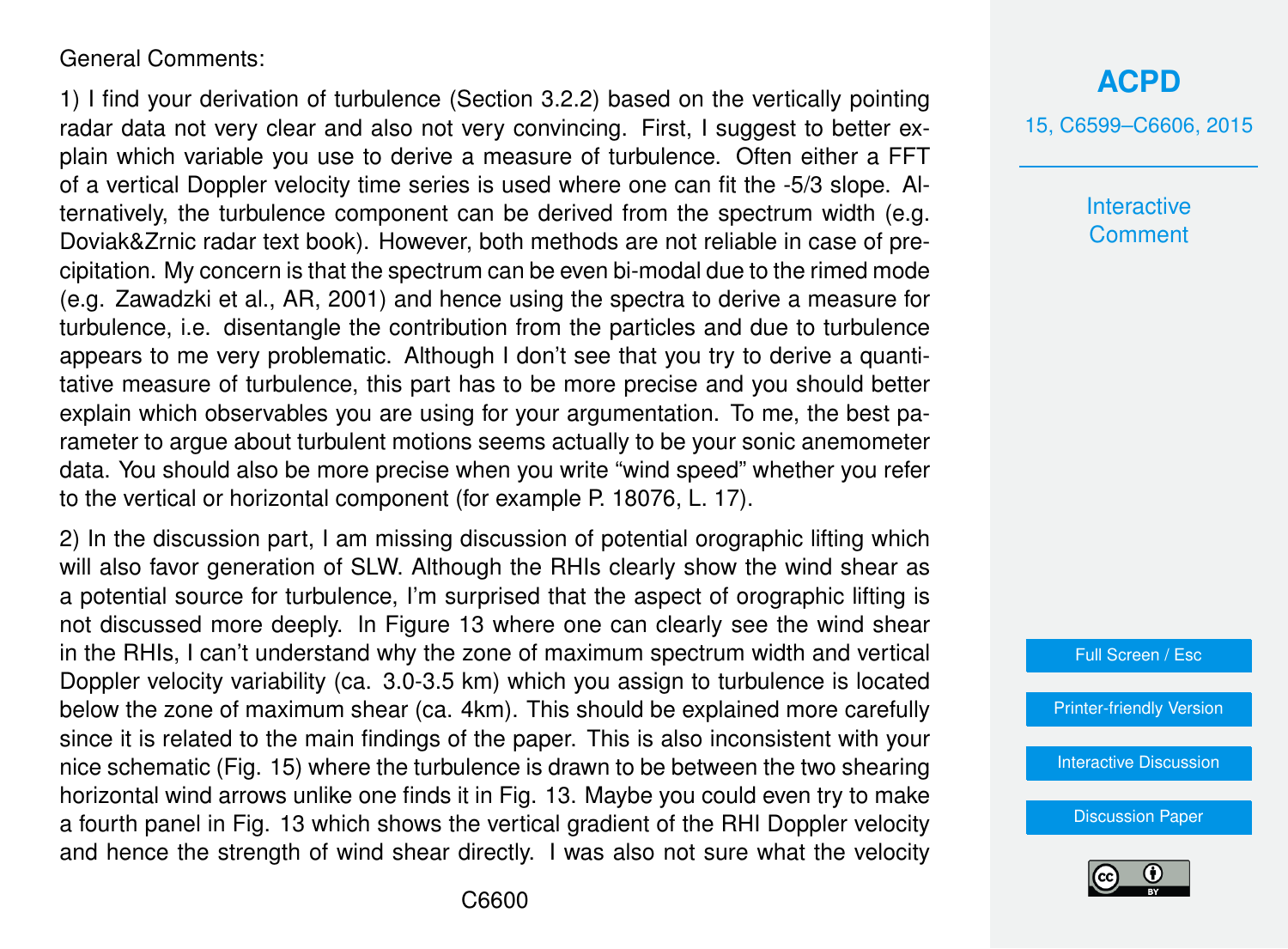Fig. 13 c) exactly means: Is it the radial velocity which is plotted or only the horizontal wind component? If the second is true, how did you estimate the vertical component? Using the intermediate zenith pointing observations? There is actually, also a lowerlevel shear zone between 3 and 3.5km visible in Fig. 13c at the end of the period. Is this shear zone also producing enhanced turbulence? The many white vertical stripes make it hard to see the details in the plot; if possible, it would be good to find a better plotting solution (e.g. maybe black colour for missing values).

3) The co-authors who are English native speakers should more carefully go through the paper and help to improve English style and punctuation. I listed many typos which I found but not all since in my opinion this is not the main job of the reviewers.

4) How much do the results depend on the riming classification algorithm? Did you investigate the sensitivity of the results to the classification method used? I think such an analysis would strengthen the reliability of the results a lot!

Specific Comments:

I found it very difficult to follow the discussion and to keep in mind which event is now a core or edge event and to always look back and forth between the text and manuscript. You could make it much easier for the reader to follow, if you would for example group events into core events (CE1,2,3) and edge events (EE1,2,3) in the plots and also give them a different acronym? That would make it much easier to follow and to find the cases you refer in the text and in the plots.

Please provide more information about the snow accumulation measurements especially whether they are established with a wind fence; blowing snow can dramatically change snow accumulation, so how did you account for this error?

P. 18068, L. 18-19: Maybe it's not so clear what you mean with "over vertical columns of snowfall". I assume you mean that they analyzed microphysical processes within a vertical column e.g. probed with vertically pointing radars? Maybe rephrase into **[ACPD](http://www.atmos-chem-phys-discuss.net)**

15, C6599–C6606, 2015

**Interactive Comment** 

Full Screen / Esc

[Printer-friendly Version](http://www.atmos-chem-phys-discuss.net/15/C6599/2015/acpd-15-C6599-2015-print.pdf)

[Interactive Discussion](http://www.atmos-chem-phys-discuss.net/15/18065/2015/acpd-15-18065-2015-discussion.html)

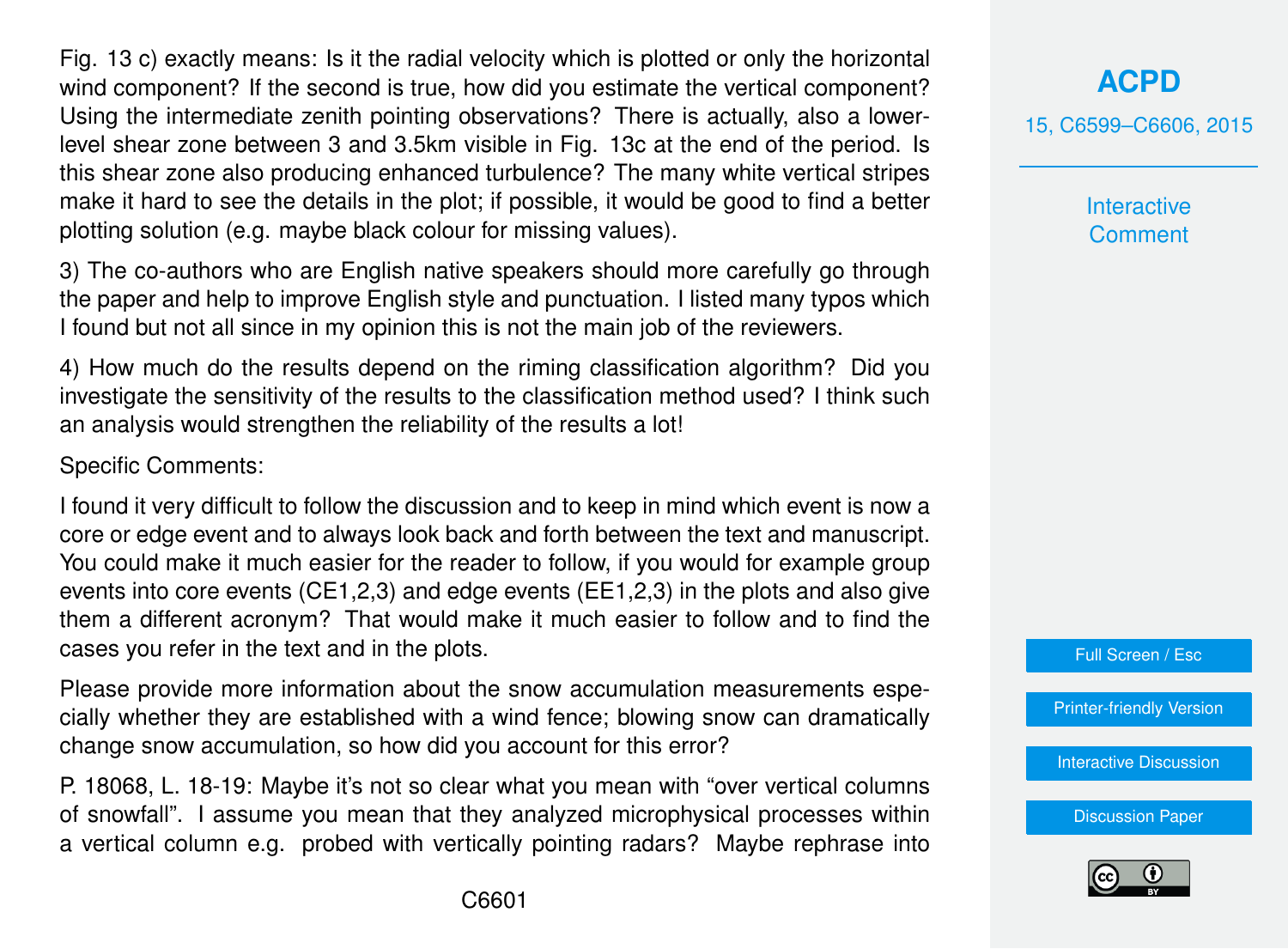something like "dominant microphysical snowfall process within the vertical column".

P. 18072, L. 12: "riming leads to smoother shapes" Isn't the more important change the change in cross sectional area perpendicular to the fall direction? To my knowledge, riming increases the mass of the particle but doesn't change its size and cross sectional area much. As a result, the particle terminal velocity increases. Of course, riming also changes the overall shape but I think mass increase and cross sectional area are the main components governing the change in terminal velocity.

P. 18095, Fig. 2: In the caption you explain that the blue lines relate to riming classifications from Mitchell et al., 2009 but in the text (P. 18072, L. 18) you mention that the riming degrees where derived on the definitions in Mosimann et al., 1994. This might be confusing so please explain whether both definitions can be converted into each other.

P. 18074, L. 7: "whole vertical column" Is this really the entire vertical column? I don't know how thick the cloud systems were but I would suspect that they reached up to several km where the temperature might be far too low (e.g. below -35 degC) to allow any riming taking place.

P. 18074, L. 24-27: "upper edge of the vertical column" is not well phrased. I think you mean something like that the height of the JFJ coincided to the altitudes with maximum percentage of rimed precipitation. And hence the in-situ observations were able to capture the rimed precipitation particles, right? I would maybe simply denote the "riming cores" as "main riming region".

P. 18074, L. 28: I suggest shortening the beginning of the sentence into something like "In the following, we analyze the characteristics of the described cases by means of . . .". Right now the text sounds in several parts more like if the reader would listen to a presentation (also P. 18081, L 3). Again, something where the native speaking co-authors could help.

**[ACPD](http://www.atmos-chem-phys-discuss.net)**

15, C6599–C6606, 2015

**Interactive Comment** 

Full Screen / Esc

[Printer-friendly Version](http://www.atmos-chem-phys-discuss.net/15/C6599/2015/acpd-15-C6599-2015-print.pdf)

[Interactive Discussion](http://www.atmos-chem-phys-discuss.net/15/18065/2015/acpd-15-18065-2015-discussion.html)

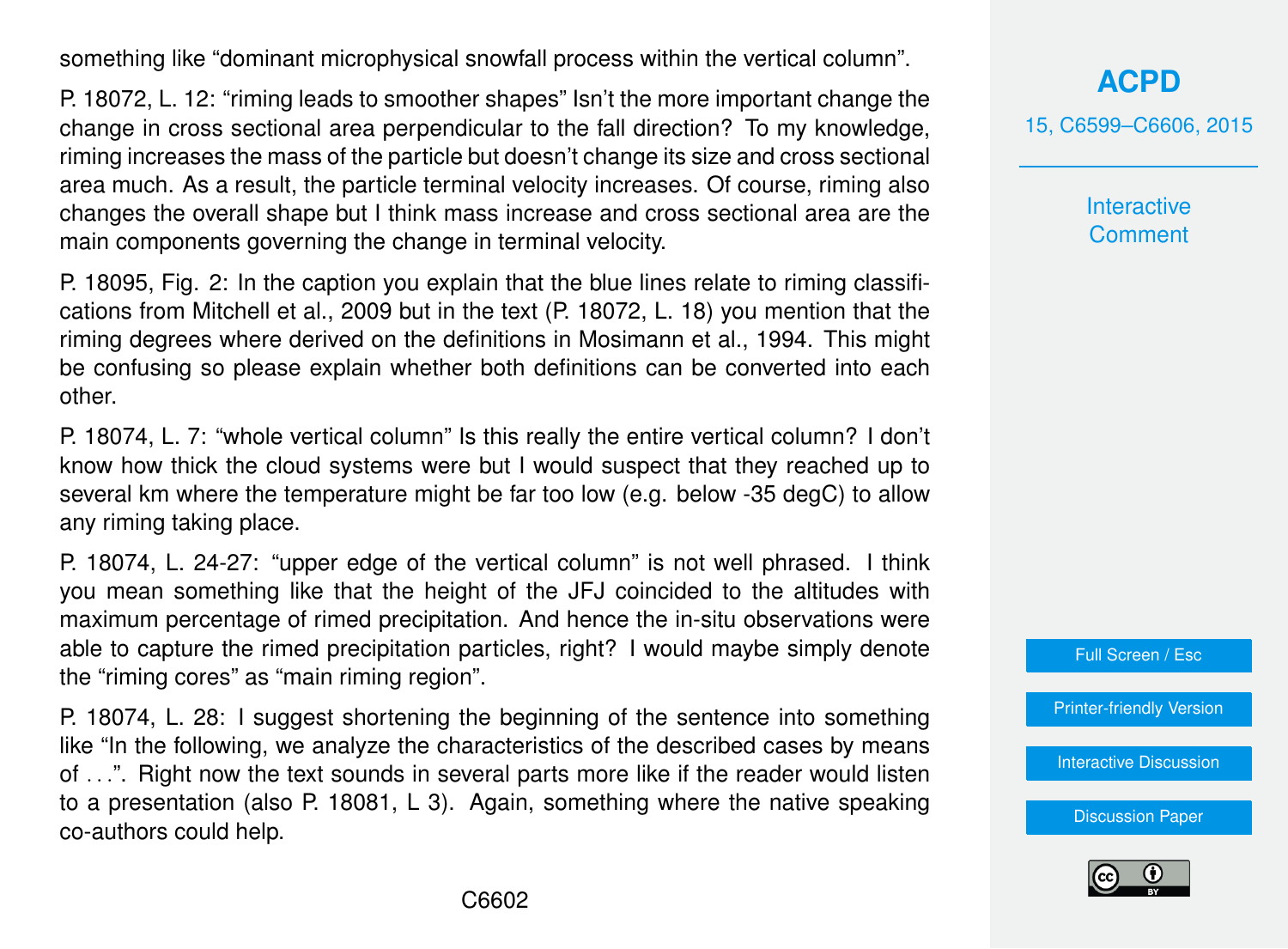P. 18075, L. 17-18: "behave similar in terms of evolution of wind and turbulence". First, what do you mean exactly with this sentence? Evolution of horizontal or vertical wind component? Where do I find information about turbulence in Fig. 5? Or do you derive turbulence from spectrum width? If yes, how do you distinguish between the PSD and turbulence component? You certainly can't neglect the PSD term since we are dealing with riming which often shows even a bimodal Doppler spectrum. Is the spectrum width derived from the entire spectrum or just from the principal i.e. strongest peak? Please explain better. Secondly, I can't see so much similarity in EV6, 7 in Fig. 5 except maybe for spectral width and Doppler velocity. For hor./vert. wind speed for example, EV5 and EV7 look much more similar than EV 6 and 7. See also my general comment related to the topic of turbulence. Figure 7: Very hard to read the legends even if I zoomed in my pdf. I suggest increasing font size and thickness.

P. 18077, L. 12ff: Low and high are quite relative expressions. At W-band a reflectivity between +5 and +10 dBZ would be actually quite high. I suggest to mention some numbers or ranges like you do it a few lines below for rho-hv.

P. 18077, L. 20-22: Couldn't it be also quite realistic that riming and aggregation take place and lead together to this increase in Z? Or can you exclude a significant contribution of aggregation?

P. 18078, L. 22: If I remember correctly, Hallett and Mossop process is very much limited to the -5 degC region. Is it really realistic to assume this process to be relevant at -15 degC? I think later in the text you discuss it but here it sounds like a reasonable explanation and you should maybe exclude it here already because of the wrong temperature regime.

P. 18079, L. 14ff: If you can derive mass and size of the particles from your in-situ data, why don't you derive the mass-size relations directly and compare it with literature values about m(D) depending on particle habit and degree of riming? That seems to me much more clear than arguing with particle masses which do not mean much

# **[ACPD](http://www.atmos-chem-phys-discuss.net)**

15, C6599–C6606, 2015

**Interactive Comment** 



[Printer-friendly Version](http://www.atmos-chem-phys-discuss.net/15/C6599/2015/acpd-15-C6599-2015-print.pdf)

[Interactive Discussion](http://www.atmos-chem-phys-discuss.net/15/18065/2015/acpd-15-18065-2015-discussion.html)

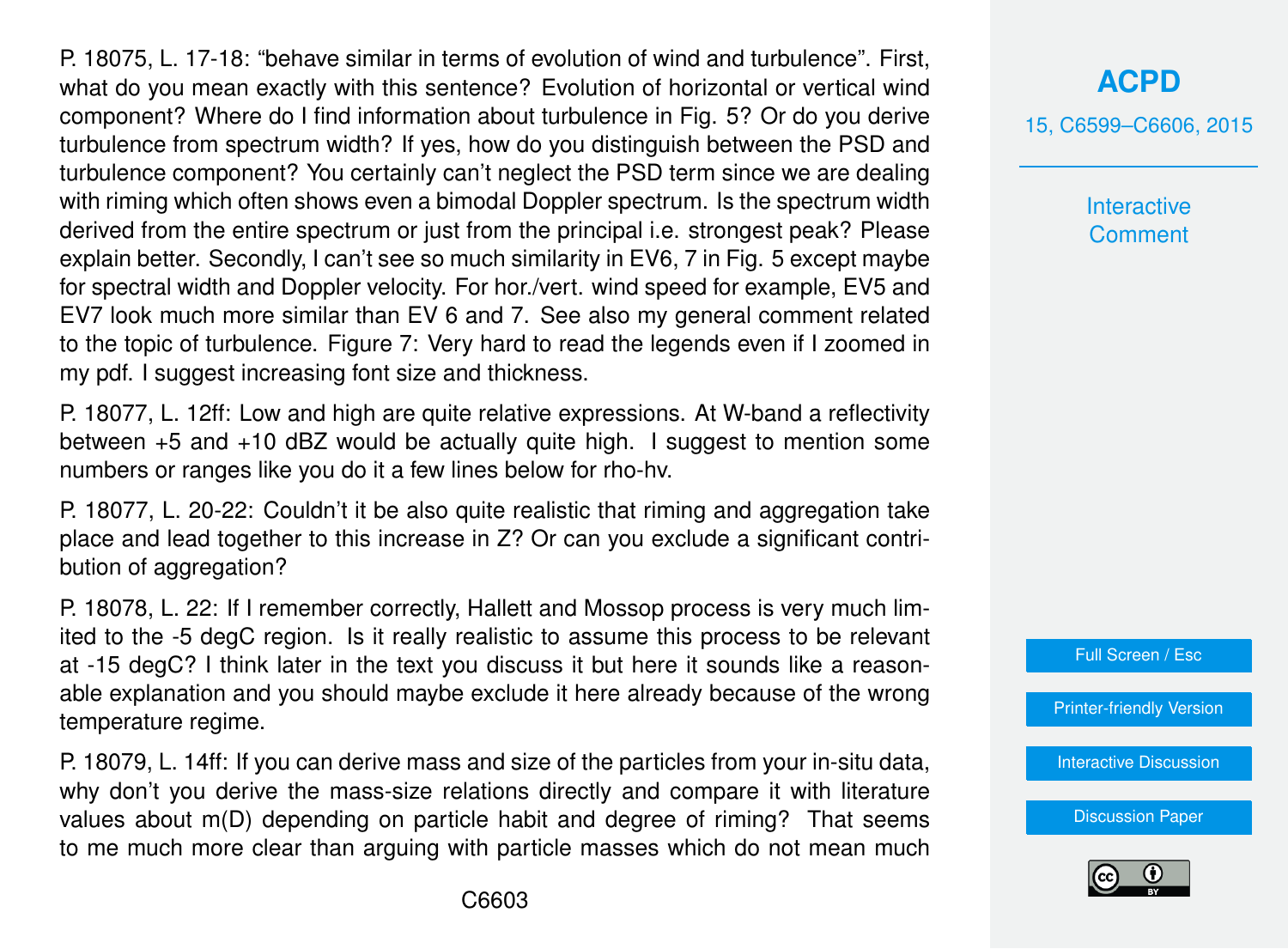without information about their related sizes or volumes. I suggest to improve this part accordingly and to really extract this important information that you have in your data.

Figure 8 and discussion: I can clearly see needles in the EV3 and EV6 case. I am surprised that you do not discuss that in the light of expected ice splintering/secondary ice processes. Where do you get your temperature information from for the -15 degC level in Fig. 7? Again the entire discussion of the in-situ data is too qualitatively in my opinion. Why aren't you deriving for example, the aspect ratios of the particles as function of their size? Quantitative analysis of these probe data has already been done in numerous previous studies where these in-situ probes have been flown on aircrafts. Such data are quite important e.g. for future radar simulation studies of riming; particularly, because observations of riming are in general quite rare. I can only encourage the authors to provide these more quantitative information here or at least as supplemental material.

P. 18080, L. 4: Also relating to the interesting different gradient of Z above and below the KDP peak, I suggest to provide the reader with concrete numbers, for example: The reflectivity gradient above the KDP peak ranges between. . .. dBZ/km while below it is reduced to . . .. dBZ/km. This would also allow to better compare it with Z-gradients derived in former studies.

P. 18081, L. 14: I can't find EV8 in Fig. 10.

Figure 10: a) and b) in the caption is reversed compared to the figure legend.

Figure 13 b: In Fig. 10 the largest Doppler velocities range between -3 and 1 m/s. For better visibility, you should adjust the colorbar to the same range.

Figure 14: I think you could improve your color scaling here as well. Some of the maximum values for Zdr and Kdp only appear on the highest edges of the cloud where I suspect the SNR to be quite low already and hence the values are not quite reliable. Actually, I guess that you would like to emphasize the Zdr above the high reflectiv-

## **[ACPD](http://www.atmos-chem-phys-discuss.net)**

15, C6599–C6606, 2015

**Interactive Comment** 

Full Screen / Esc

[Printer-friendly Version](http://www.atmos-chem-phys-discuss.net/15/C6599/2015/acpd-15-C6599-2015-print.pdf)

[Interactive Discussion](http://www.atmos-chem-phys-discuss.net/15/18065/2015/acpd-15-18065-2015-discussion.html)

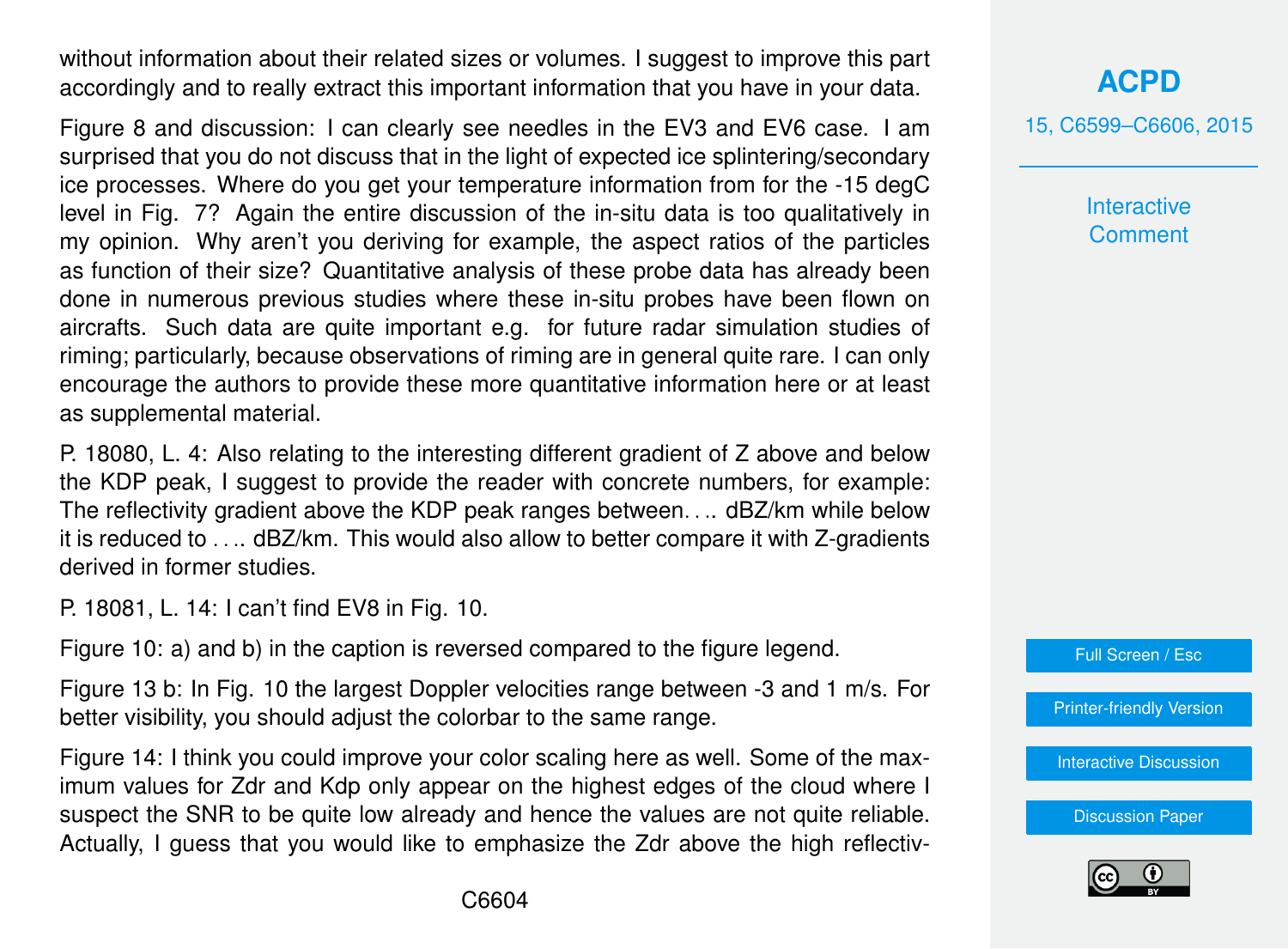ity layer, so reducing the maximum value of the colour scale should bring out these features much more clearly, I suspect.

Conclusion section: I agree that a combination of polarimetry and in-situ is of course important and you showed how many interesting aspects can be found. But one should not forget also to extend combination of different remote sensors for future studies (polarimetric, Doppler spectra, multi-frequency, lidar, MWR). In my opinion, particularly lidar and microwave radiometers could add important new information about the distribution and quantification of SLW.

Typos: P. 18067, L. 9: "leads to"

P. 18067, L. 27: remove comma after "that"

P. 18092, Table 1: Leave "UTC" after "MM-DD HH" (third column)

P. 18072, L. 10: Add comma after "Firstly"; check if "entangle" is the correct verb here or whether you rather mean something like "remove" or "capture".

P. 18072, L. 16: Remove "that" after Mitchell et al.

P. 18072, L. 19: Why do you need parenthesis here?

P. 18072, L. 21: I suggest changing it into something like: "This can be observed in Fig. 2 which has been derived from their results."

P. 18073, L. 1: Add comma after "In this case"

P. 18073, L. 8: Add comma before "respectively"

P. 18073, L.25-26: Add comma after "In the previous section" and before and after "however".

P. 18074, L. 17: "Panel (a)" or "Upper panel"; similar for Panel b later on. Also maybe simplify the phrase "Panel b is used to show" into "Panel (b) shows" or "Panel b is intended to"

**[ACPD](http://www.atmos-chem-phys-discuss.net)**

15, C6599–C6606, 2015

**Interactive Comment** 

Full Screen / Esc

[Printer-friendly Version](http://www.atmos-chem-phys-discuss.net/15/C6599/2015/acpd-15-C6599-2015-print.pdf)

[Interactive Discussion](http://www.atmos-chem-phys-discuss.net/15/18065/2015/acpd-15-18065-2015-discussion.html)